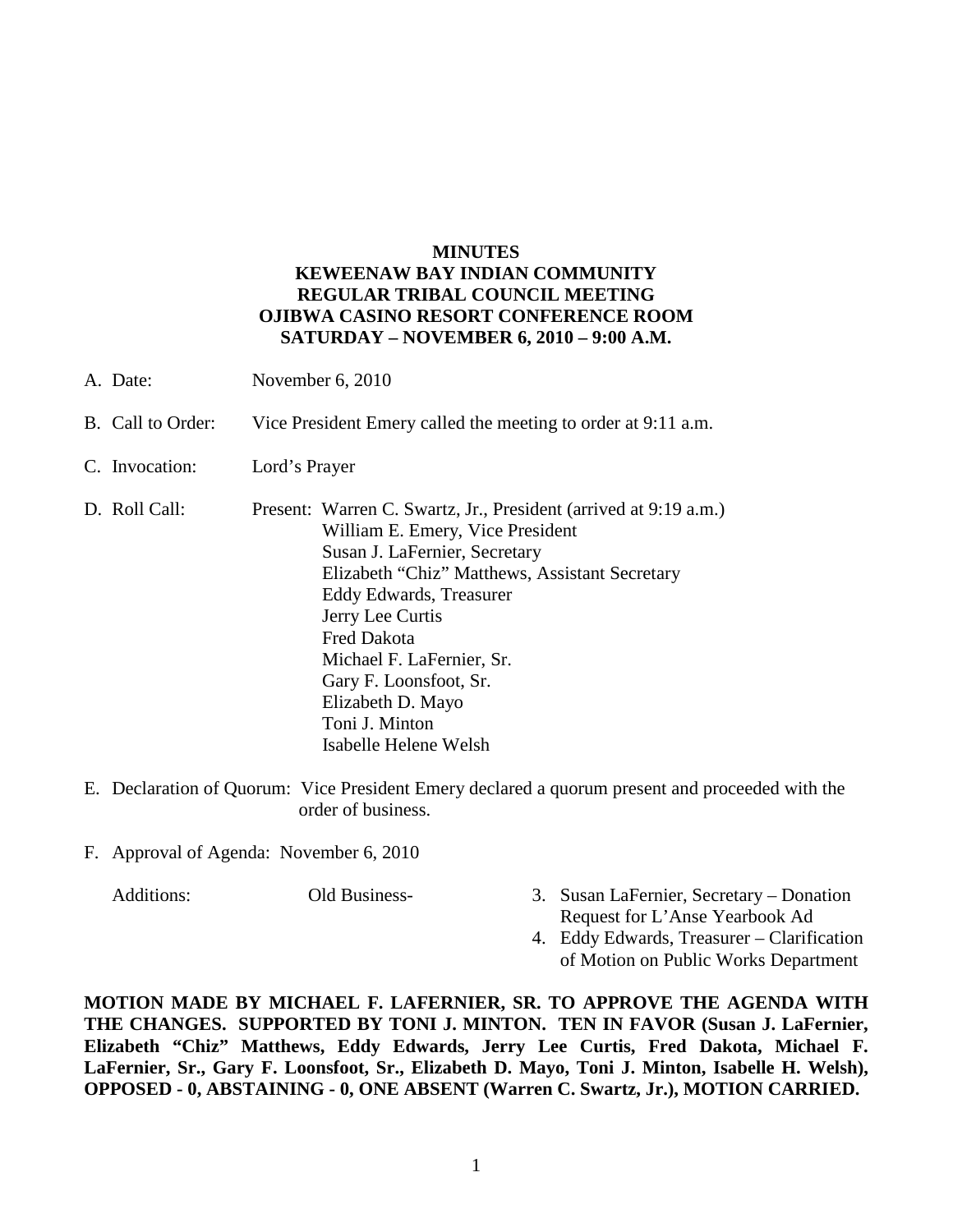#### G. For Your Information:

- 1. A "Thank you" from the Baraga X Country Team
- 2. A "Thank you" from Rhoda and Colleen Nedeau
- 3. A "Thank you" from the Family of Barbara Mantila
- 4. A "Thank you" from the Family of Evelyn Holappa
- 5. A "Thank you" from the Michigan Law Enforcement Torch Run
- 6. A "Thank you" from the Bay Cliff Health Camp
- 7. Judith Smith Wild Rice Harvesting Travel Report
- 8. Notification of Approved Enrollment Applications October 2010 (15)

### **President Swartz arrived at 9:19 a.m.**

H. President's Report/October 2010 – Verbal Report

**MOTION MADE BY GARY F. LOONSFOOT, SR. TO APPROVE THE OCTOBER 2010 PRESIDENT'S REPORT. SUPPORTED BY MICHAEL F. LAFERNIER, SR. ALL IN FAVOR (William E. Emery, Susan J. LaFernier, Elizabeth "Chiz" Matthews, Eddy Edwards, Jerry Lee Curtis, Fred Dakota, Michael F. LaFernier, Sr., Gary F. Loonsfoot, Sr., Elizabeth D. Mayo, Toni J. Minton, Isabelle H. Welsh), OPPOSED - 0, ABSTAINING - 0, ABSENT - 0, MOTION CARRIED.**

I. Secretary's Report/October 2010 – available for your review

**MOTION MADE BY ELIZABETH D. MAYO TO APPROVE THE OCTOBER 2010 SECRETARY'S REPORT. SUPPORTED BY EDDY EDWARDS. ALL IN FAVOR (William E. Emery, Susan J. LaFernier, Elizabeth "Chiz" Matthews, Eddy Edwards, Jerry Lee Curtis, Fred Dakota, Michael F. LaFernier, Sr., Gary F. Loonsfoot, Sr., Elizabeth D. Mayo, Toni J. Minton, Isabelle H. Welsh), OPPOSED - 0, ABSTAINING - 0, ABSENT - 0, MOTION CARRIED.**

J. Treasurer's Report/October 2010 – Verbal Report

**MOTION MADE BY WILLIAM E. EMERY TO APPROVE THE OCTOBER 2010 TREASURER'S REPORT. SUPPORTED BY ELIZABETH "CHIZ" MATTHEWS. ALL IN FAVOR (William E. Emery, Susan J. LaFernier, Elizabeth "Chiz" Matthews, Eddy Edwards, Jerry Lee Curtis, Fred Dakota, Michael F. LaFernier, Sr., Gary F. Loonsfoot, Sr., Elizabeth D. Mayo, Toni J. Minton, Isabelle H. Welsh), OPPOSED - 0, ABSTAINING - 0, ABSENT - 0, MOTION CARRIED.**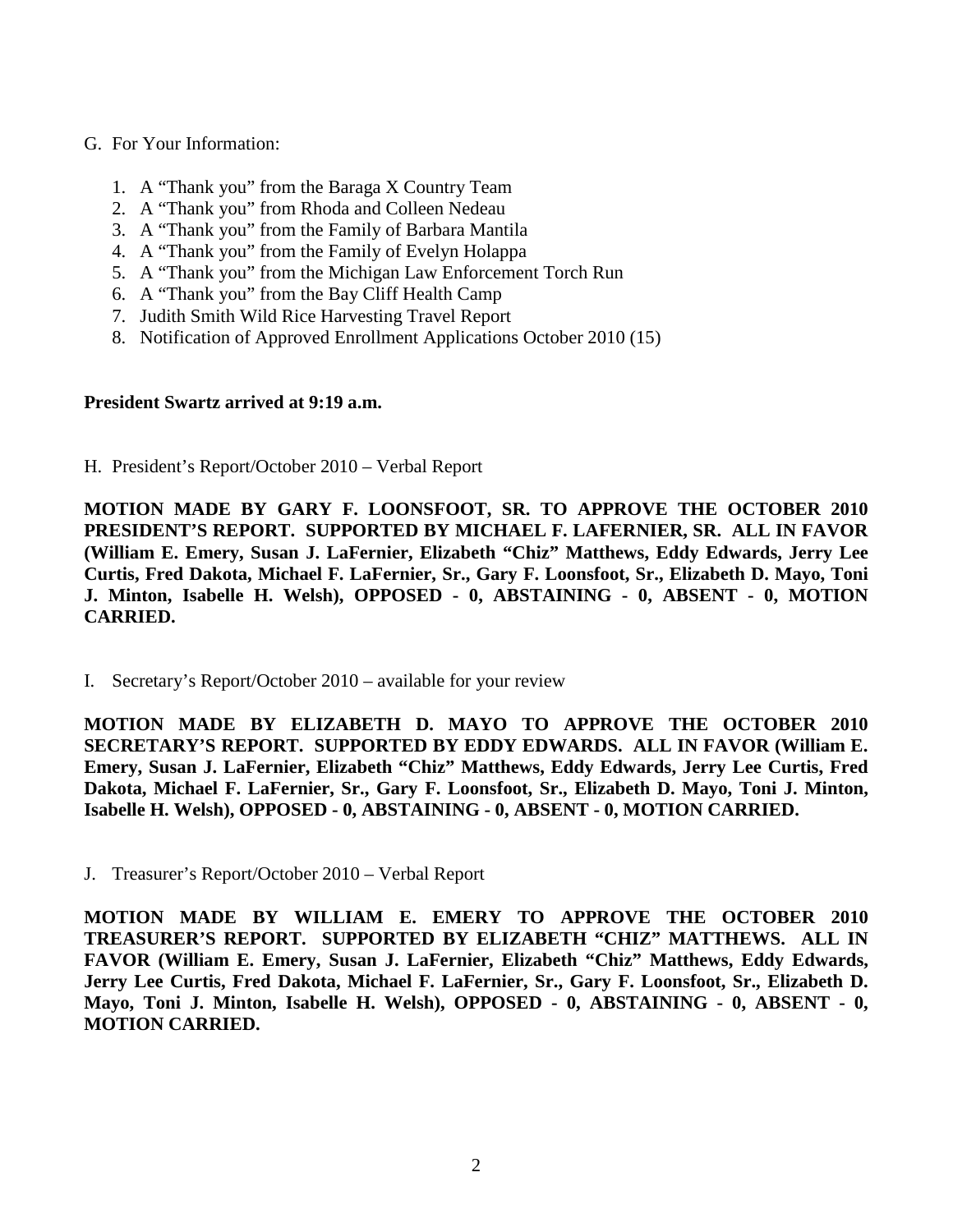K. CEO's Report/October 2010 – available for your review [also available on ojibwa.com]

**MOTION MADE BY MICHAEL F. LAFERNIER, SR. TO APPROVE THE OCTOBER 2010 CEO'S REPORT. SUPPORTED BY ELIZABETH "CHIZ" MATTHEWS. ALL IN FAVOR (William E. Emery, Susan J. LaFernier, Elizabeth "Chiz" Matthews, Eddy Edwards, Jerry Lee Curtis, Fred Dakota, Michael F. LaFernier, Sr., Gary F. Loonsfoot, Sr., Elizabeth D. Mayo, Toni J. Minton, Isabelle H. Welsh), OPPOSED - 0, ABSTAINING - 0, ABSENT - 0, MOTION CARRIED.**

L. Department Head Reports - September 2010

**MOTION MADE BY SUSAN J. LAFERNIER TO APPROVE THE SEPTEMBER 2010 DEPARTMENT HEAD REPORTS. SUPPORTED BY ELIZABETH "CHIZ" MATTHEWS. TEN IN FAVOR (William E. Emery, Susan J. LaFernier, Elizabeth "Chiz" Matthews, Eddy Edwards, Jerry Lee Curtis, Fred Dakota, Gary F. Loonsfoot, Sr., Elizabeth D. Mayo, Toni J. Minton, Isabelle H. Welsh), ONE OPPOSED (Michael F. LaFernier, Sr.), ABSTAINING - 0, ABSENT - 0, MOTION CARRIED.**

Mike LaFernier, Sr. stated his opposition: He is opposed because they were not all turned in.

# **Break: 9:43 – 9:55 a.m.**

M. Old Business:

1. 3rd Reading Proposed Motor Vehicle Code 2010-04

President Swartz read the Legislative Process.

MOTION MADE BY FRED DAKOTA TO APPROVE THE PROPOSED ORDINANCE MOTOR VEHICLE CODE 2010-04. SUPPORTED BY ELIZABETH D. MAYO.

Fred Dakota recommends a substitute proposed ordinance Motor Vehicle Code 2010-04.

MOTION MADE BY ELIZABETH D. MAYO TO INTRODUCE THE SUBSTITUTE AMENDMENT FOR PROPOSED MOTOR VEHICLE CODE 2010-04. SUPPORTED BY JERRY LEE CURTIS.

Jennifer Misegan stated the code is completely changed. She suggests another Public Hearing for comments before the approval.

**MOTION MADE BY GARY F. LOONSFOOT, SR. TO TABLE UNTIL NOVEMBER 18, 2010 FOR ANOTHER PUBLIC COMMENT HEARING AT 1:00 P.M. SUPPORTED BY TONI J. MINTON. ALL IN FAVOR (William E. Emery, Susan J. LaFernier, Elizabeth "Chiz" Matthews, Eddy Edwards, Jerry Lee Curtis, Fred Dakota, Michael F. LaFernier, Sr., Gary F. Loonsfoot, Sr., Elizabeth D. Mayo, Toni J. Minton, Isabelle H. Welsh), OPPOSED - 0, ABSTAINING - 0, ABSENT - 0, MOTION CARRIED.**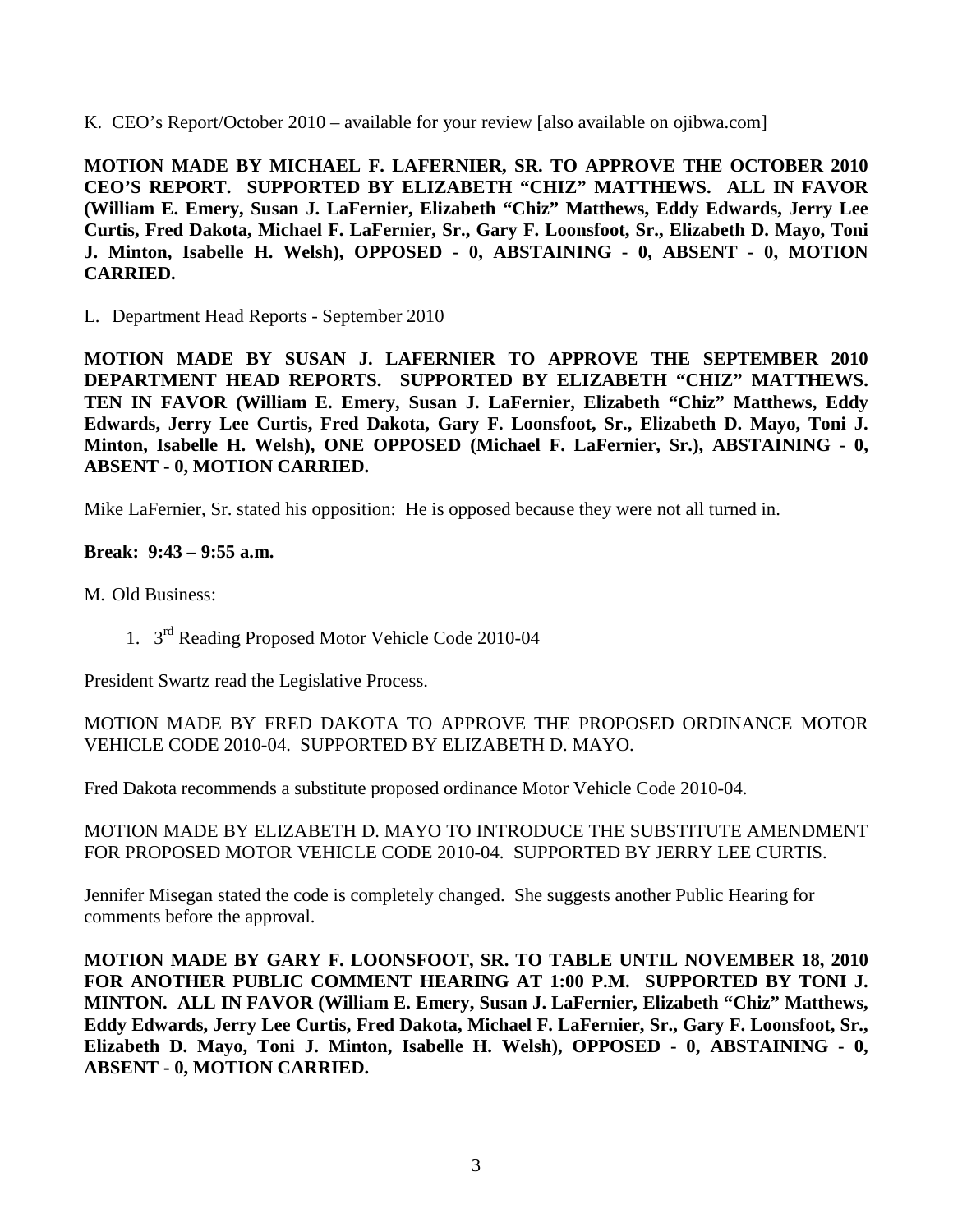2. 3rd Reading Proposed Business Corporation Code 2010-06

MOTION MADE BY EDDY EDWARDS TO APPROVE THE PROPOSED ORDINANCE BUSINESS CORPORATION CODE 2010-06. SUPPORTED BY GARY F. LOONSFOOT, SR.

**MOTION MADE BY EDDY EDWARDS TO TABLE THE 3RD READING OF THE BUSINESS CORPORATION CODE 2010-06 FOR ONE MONTH, TO BE HELD ON A SATURDAY MEETING. SUPPORTED BY SUSAN J. LAFERNIER. TEN IN FAVOR (William E. Emery, Susan J. LaFernier, Elizabeth "Chiz" Matthews, Eddy Edwards, Jerry Lee Curtis, Fred Dakota, Gary F. Loonsfoot, Sr., Elizabeth D. Mayo, Toni J. Minton, Isabelle H. Welsh), ONE OPPOSED (Michael F. LaFernier, Sr.), ABSTAINING - 0, ABSENT - 0, MOTION CARRIED.**

Toni Minton requested a work session meeting on November 19, 2010 to review the business code and hold the 3<sup>rd</sup> Reading on the first Saturday of December.

3. Susan LaFernier, Secretary – Donation Request for L'Anse Yearbook Ad – Full Page \$175.00

**MOTION MADE BY WILLIAM E. EMERY TO APPROVE THE FULL PAGE AD IN THE AMOUNT OF \$175.00 TO THE L'ANSE YEARBOOK STAFF. SUPPORTED BY FRED DAKOTA. ALL IN FAVOR (William E. Emery, Susan J. LaFernier, Elizabeth "Chiz" Matthews, Eddy Edwards, Jerry Lee Curtis, Fred Dakota, Michael F. LaFernier, Sr., Gary F. Loonsfoot, Sr., Elizabeth D. Mayo, Toni J. Minton, Isabelle H. Welsh), OPPOSED - 0, ABSTAINING - 0, ABSENT - 0, MOTION CARRIED.**

4. Eddy Edwards, Treasurer – Clarification of Motion on Public Works Department from the 10/28/10 Meeting

**MOTION MADE BY EDDY EDWARDS TO SUSPEND THE HIRING OF THE PUBLIC WORKS SUPERVISOR UNTIL THE DEVELOPMENT OF AN ORGANIZATIONAL CHART SHOWING THE POSITIONS AVAILABLE FOR THE PUBLIC WORKS DEPARTMENT AND A FINAL PLAN IS APPROVED BY THE COUNCIL. SUPPORTED BY WILLIAM E. EMERY. EIGHT IN FAVOR (William E. Emery, Susan J. LaFernier, Elizabeth "Chiz" Matthews, Eddy Edwards, Gary F. Loonsfoot, Sr., Elizabeth D. Mayo, Toni J. Minton, Isabelle H. Welsh), THREE OPPOSED (Jerry Lee Curtis, Fred Dakota, Michael F. LaFernier, Sr.), ABSTAINING - 0, ABSENT - 0, MOTION CARRIED.**

- N. New Business:
	- 1. Debbie Parrish, OCC President National Native American Heritage Month November 2010 by the President of the United States